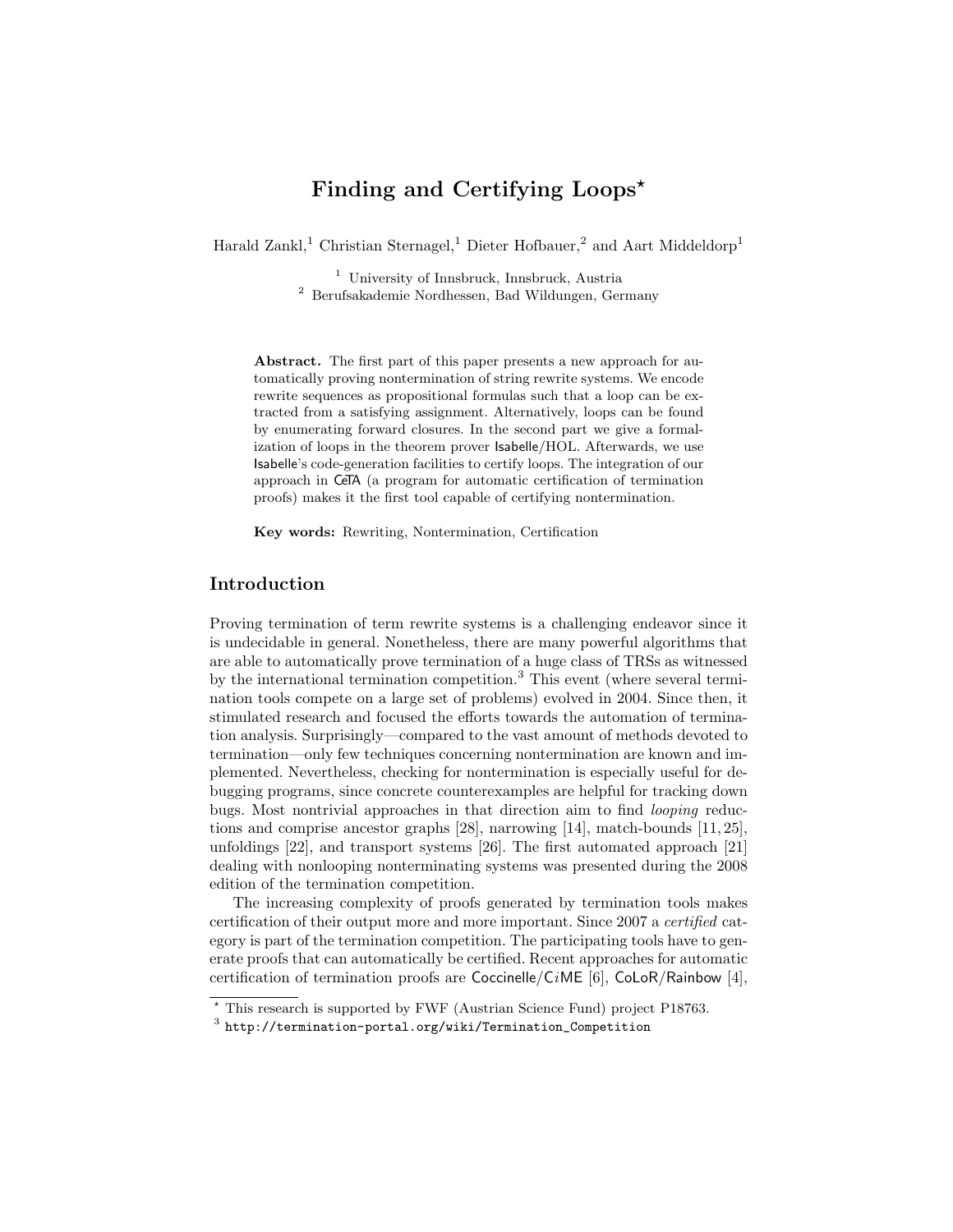and IsaFoR/CeTA [24]. The first two use Coq [3] as theorem prover. Coccinelle and CoLoR are Coq-libraries on rewriting whereas CiME and Rainbow transform proof output of a termination tool into Coq-script using the respective library. Afterwards, Coq is used to certify the result. CeTA uses Isabelle/HOL (Isabelle for short) as theorem prover. IsaFoR (Isabelle Formalization of Rewriting) is an Isabelle-library on rewriting and CeTA (Certified Termination Analysis) is a program that certifies a termination proof directly (without calling a theorem prover). It is generated from IsaFoR using Isabelle's code-generation facilities [16].

In Section [1](#page-1-0) we recall term rewriting and in Section [2](#page-2-0) we present two powerful methods to find loops for string rewriting. Afterwards, Sections [3](#page-5-0) and [4](#page-6-0) discuss our Isabelle formalization for IsaFoR and our check-functions for CeTA that are used to certify looping nontermination. An assessment of our contributions can be found in Section [5](#page-8-0) before ideas for future work are addressed in Section [6.](#page-10-0)

Parts of Section [2](#page-2-0) were first announced in two separate notes by the authors presented at the 9th and 10th International Workshop on Termination.

#### <span id="page-1-0"></span>1 Preliminaries

We assume familiarity with term rewriting [2] in general and termination [29] in particular. A *signature*  $\mathcal F$  is a set of function symbols with fixed arities. Let  $\mathcal V$ denote an infinite set of variables disjoint from  $\mathcal{F}$ . Then  $\mathcal{T}(\mathcal{F},\mathcal{V})$  forms the set of terms over the signature F using variables from V. For a term  $t \in \mathcal{T}(\mathcal{F}, V)$  the size and number of function symbols of t is denoted by |t| and ||t||, respectively. If  $t = f(\ldots)$  then f is called the root of t. Rewrite rules are pairs of terms  $(l, r)$ , usually written as  $l \to r$ , where l is not a variable and all variables of r appear in l. Function symbols that appear as roots of left-hand sides are called defined. A term rewrite system (TRS) is a finite set of rewrite rules. Contexts are terms over the signature  $\mathcal{F} \cup \{\Box\}$  with exactly one occurrence of the fresh constant  $\Box$ (called *hole*). The expression  $C[t]$  denotes the result of replacing the hole in C by the term t. A *substitution*  $\sigma$  is a mapping from variables to terms and t $\sigma$  denotes the result of replacing the variables in t according to  $\sigma$ . Substitutions change only finitely many variables (thus written as  $\{x_1/t_1, \ldots, x_n/t_n\}$ ). The rewrite relation induced by a TRS R is a binary relation on terms denoted by  $\rightarrow_{\mathcal{R}}$  with  $s \rightarrow_{\mathcal{R}} t$  if and only if there exist a rewrite rule  $l \to r \in \mathcal{R}$ , a context C, and a substitution  $\sigma$  such that  $s = C[l\sigma]$  and  $t = C[r\sigma]$ . The (reflexive and) transitive closure of  $\to_{\mathcal{R}}$  is denoted by  $(\to_{\mathcal{R}}^*) \to_{\mathcal{R}}^+$ . A TRS  $\mathcal R$  is called *strongly normalizing* (SN) or terminating if  $\rightarrow_R^+$  is well-founded. A sequence  $t_1 \rightarrow_R \cdots \rightarrow_R t_n \rightarrow_R C[t_1\sigma]$  is called a *loop* of length *n*, written  $([t_1, \ldots, t_n], C, \sigma)$ .

Next we recall the dependency pair framework [1,13,15,17]. The signature  $\mathcal F$ is extended with *dependency pair symbols*  $f^{\sharp}$  for every defined f, where  $f^{\sharp}$  has the same arity as f, resulting in the signature  $\mathcal{F}^{\sharp}$ . In examples we write F for  $f^{\sharp}$ . If  $l \to r \in \mathcal{R}$  and u is a subterm of r with defined root then the rule  $l^{\sharp} \to u^{\sharp}$ is a *dependency pair* of R. Here  $l^{\sharp}$  and  $u^{\sharp}$  are the results of replacing the roots of  $l$  and  $u$  by the corresponding dependency pair symbols. The set of dependency pairs of  $\mathcal R$  is denoted by  $DP(\mathcal R)$ .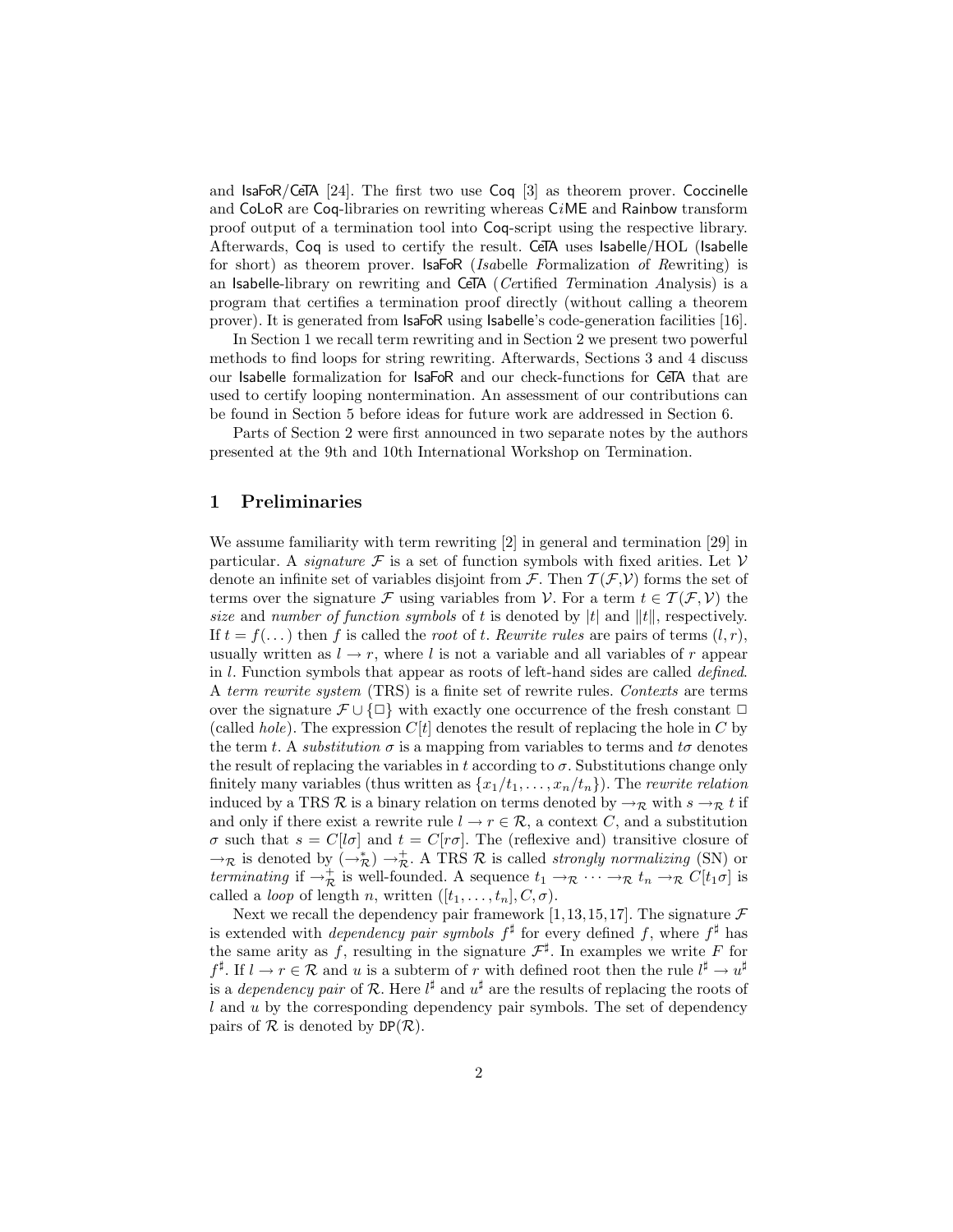A DP problem is a pair of TRSs  $(\mathcal{P}, \mathcal{R})$  such that the roots of the rules in  $\mathcal{P}$ do neither occur in  $R$  nor in proper subterms of the left- and right-hand sides of rules in  $P$ . The problem is said to be *finite* if there is no infinite sequence of the shape  $s_1 \to_{\mathcal{P}} t_1 \to_{\mathcal{R}}^* s_2 \to_{\mathcal{P}} t_2 \to_{\mathcal{R}}^* \cdots$ . The main theorem underlying the dependency pair approach states that termination of a TRS  $R$  is equivalent to finiteness of the *initial* DP problem  $(DP(\mathcal{R}), \mathcal{R})$ .

To prove finiteness of a DP problem, DP processors are employed. A DP processor is a function taking a DP problem as input while returning a set of DP problems or "no" as output. For proving termination they need to be sound, i.e, if all DP problems returned by a DP processor are finite then so is the original one. To ensure that a DP processor can be used to prove nontermination it must be complete, i.e., if one of the DP problems returned by the DP processor is not finite then the original DP problem is not finite. Hence if only complete DP processors are used and one returns "no" then the original TRS is nonterminating.

#### <span id="page-2-0"></span>2 Finding Loops

A string rewrite system (SRS) is a TRS with unary function symbols only. Instead of  $a(b(c(x)))$  we write abc (i.e., the variable is implicit). For a string s we denote the *i*-th symbol  $(1 \leq i \leq ||s||)$  in *s* by  $s_i$ , e.g.,  $abc_2 = b$ .

<span id="page-2-1"></span>*Example 1.* Consider the SRS  $S = \{ab \rightarrow bbaa\}$  which admits the looping reduction  $ab\rightarrow_S bb$ aab  $\rightarrow_S bb$ abbaa where the initial string abb is reached again after two rewrite steps wrapped in the context  $C = bb\Box$  and instantiated by the substitution  $\sigma = \{x/aa\}$ . Thus S admits the loop ([abb, bbaab],  $C, \sigma$ ) of length 2.

The main benefit of the dependency pair approach (for finding loops) is that leading contexts as in Example [1](#page-2-1) are automatically removed by construction of the dependency pairs [14], and as a result a looping reduction in a DP problem  $(\mathcal{P},\mathcal{R})$  takes the form  $t\rightarrow_{\mathcal{P}\cup\mathcal{R}}^+ t\sigma$ . Our idea is to encode a looping rewrite sequence within the DP framework in SAT using a matrix of dimension  $m \times n$ where  $(0,0)$  denotes the top left entry and  $(m-1,n-1)$  the bottom right one. Every row in the matrix corresponds to a string and the intended meaning is that there is a rewrite step from row i to row  $i+1$ . Nowadays many termination tools interface SAT solvers which makes our contribution little effort to implement.

<span id="page-2-3"></span>Example 2. The SRS from Example [1](#page-2-1) admits the dependency pairs  $Ab \rightarrow Aa$ and  $Ab \rightarrow A$ . In a  $3 \times 5$  matrix a looping reduction is possible. The entries marked with  $\cdot$  indicate that any symbol might appear at these positions.

```
A b b \cdot \cdotA a b \cdot \cdotA b b a a
```
In the sequel we describe how to represent such matrices for a DP problem  $(\mathcal{P}, \mathcal{R})$  in propositional logic where the following variables are used:<sup>[4](#page-2-2)</sup>

<span id="page-2-2"></span><sup>&</sup>lt;sup>4</sup> The idea of encoding computation as propositional satisfiability goes back to [7]. Encoding cyclic structures in SAT originates from liveness properties in bounded model checking [5].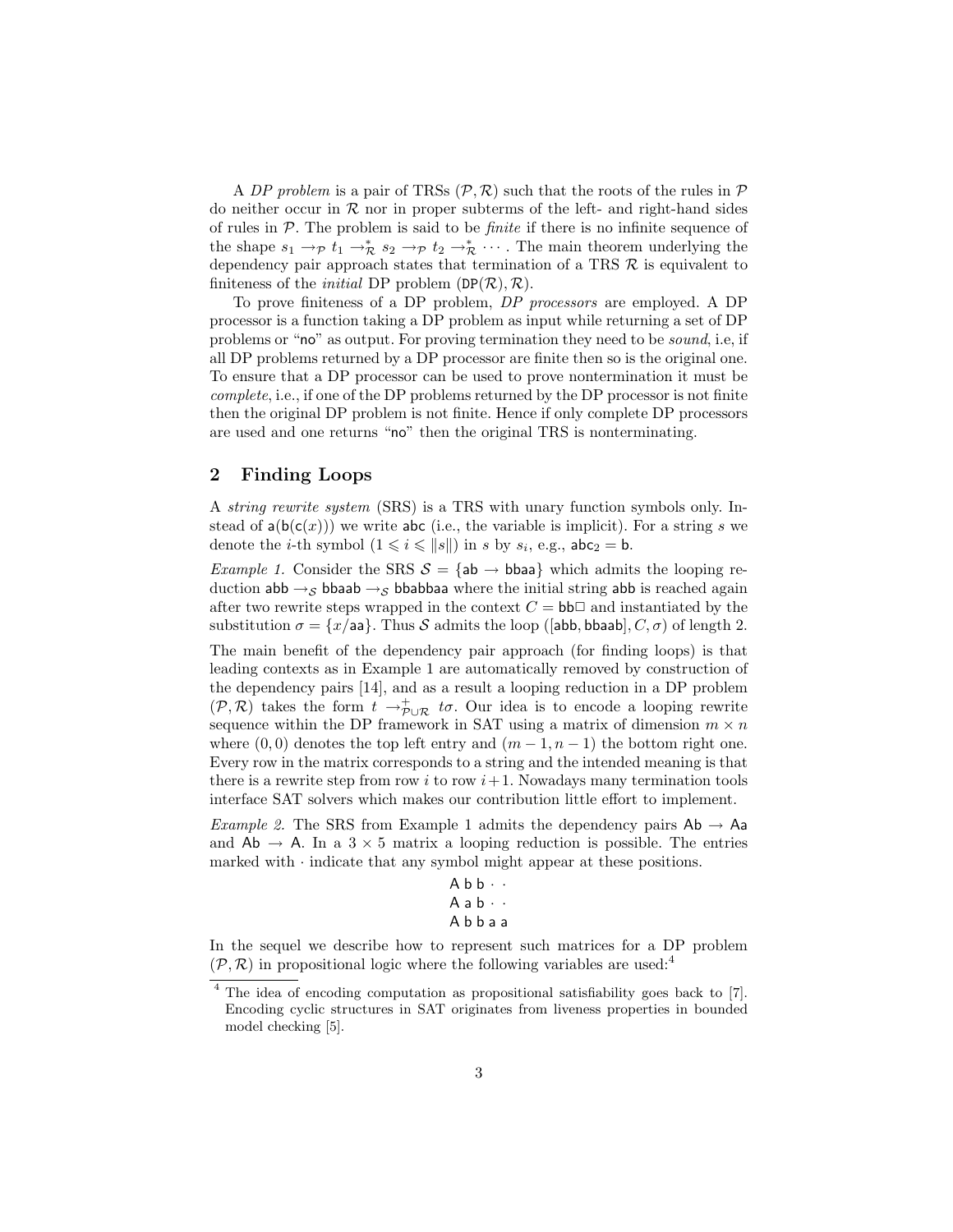- $M_{ij}^a$ symbol a occurs at position  $(i, j)$  of the matrix
- R  $l \rightarrow r$ i rule  $l\rightarrow r$  is applied in row  $i$  of the matrix
- $\mathbf{p}_i$  the position (= column) in row i where the rule is applied (in Example [2](#page-2-3) we have  $p_0 = 0$  and  $p_1 = 1$ )
- $e_i$  pointing to the last symbol of the *i*-th string (in the example  $$

The variables  $\mathbf{p}_i$  and  $\mathbf{e}_i$  are not Boolean but represent natural numbers which are implemented as lists of Boolean variables encoding the actual value in binary. To distinguish them from proper propositional variables they are typeset in boldface. Furthermore, operations such as  $\geq, \geq, =$ , and  $+$  are defined as usual for such SAT encodings (see, e.g., [10]).

Exactly one function symbol: To get exactly one function symbol at each matrix position, we ensure at least one symbol per entry and additionally ban multiple symbols at the same entry. Note that dependency pair symbols (those in  $\mathcal{F}^{\sharp} \setminus \mathcal{F}$ ) can only appear at column 0 of each row. This is encoded as follows (where  $X = \mathcal{F}$  if  $j > 0$  and  $X = \mathcal{F}^{\sharp} \setminus \mathcal{F}$  otherwise):

$$
\alpha_{ij} = \left(\bigvee_{a \in X} M_{ij}^a\right) \wedge \bigwedge_{a \in X} \left(M_{ij}^a \to \bigwedge_{b \in X \setminus \{a\}} \neg M_{ij}^b\right)
$$

*Rule application:* If a rule  $l \to r$  applies in row  $i(R_i^{l \to r})$ , the rule must be applied correctly ( $\mathsf{app}_i^{l \to r}$ ) and entries unaffected by the rule application must be copied from row i to row  $i+1$  ( $\mathsf{cp}_{ij}^{l\rightarrow r}$ ). The position of the rule application is fixed by  $\mathbf{p}_i$  and satisfying  $\mathsf{cp}_{ij}^{\mathsf{L}\to\mathsf{r}}$  ensures that only one rule is applied. Hence

$$
\beta_i^{l\rightarrow r}=R_i^{l\rightarrow r}\rightarrow \big(\mathrm{app}_i^{l\rightarrow r}\wedge \bigwedge_{0\leqslant j
$$

where in case of  $l \to r \in \mathcal{R}$  we set  $\mathsf{app}^{l \to r}_i$  to

$$
\bigwedge_{0\leqslant j<\|l\|} M^{l_{j+1}}_{i(\mathbf{p}_i+j)}\wedge \bigwedge_{0\leqslant j<\|r\|} M^{r_{j+1}}_{(i+1)(\mathbf{p}_i+j)}\wedge (\mathbf{e}_{i+1}+\|l\|=\mathbf{e}_i+\|r\|)\wedge (\mathbf{e}_i\geqslant \mathbf{p}_i+\|l\|)
$$

and if  $l \to r \in \mathcal{P}$  then  $\mathbf{p}_i$  specializes to 0. The first (second) conjunct of  $\mathsf{app}_i^{l \to r}$ expresses that l (r) matches the string encoded in the matrix at row i  $(i+1)$  at the abstract position  $\mathbf{p}_i$ . The last but one conjunct demands that the end pointer in line  $i+1$  takes the value of  $\mathbf{e}_i - ||l|| + ||r||$ . To ensure that the contracted redex fits the string in line  $i$  the last conjunct must be satisfied.

The formula for  $c_p^{l\rightarrow r}_{ij}$  is defined as  $\top$  if  $j + \max\{\Vert l \Vert, \Vert r \Vert\} \geq n$  (these entries would be outside of the matrix), as

$$
((j < \mathbf{p}_i) \land \bigwedge_{a \in X} (M_{ij}^a \leftrightarrow M_{(i+1)j}^a)) \lor ((j \geq \mathbf{p}_i) \land \bigwedge_{a \in \mathcal{F}} (M_{i(j+\|l\|)}^a \leftrightarrow M_{(i+1)(j+\|r\|)}^a))
$$

(where  $X = \mathcal{F}^{\sharp} \setminus \mathcal{F}$  if  $j = 0$  and  $X = \mathcal{F}$  otherwise) if  $l \to r \in \mathcal{R}$ , and if  $l \to r \in \mathcal{P}$ then the encoding specializes to the second disjunct (since we know that  $\mathbf{p}_i = 0$ ).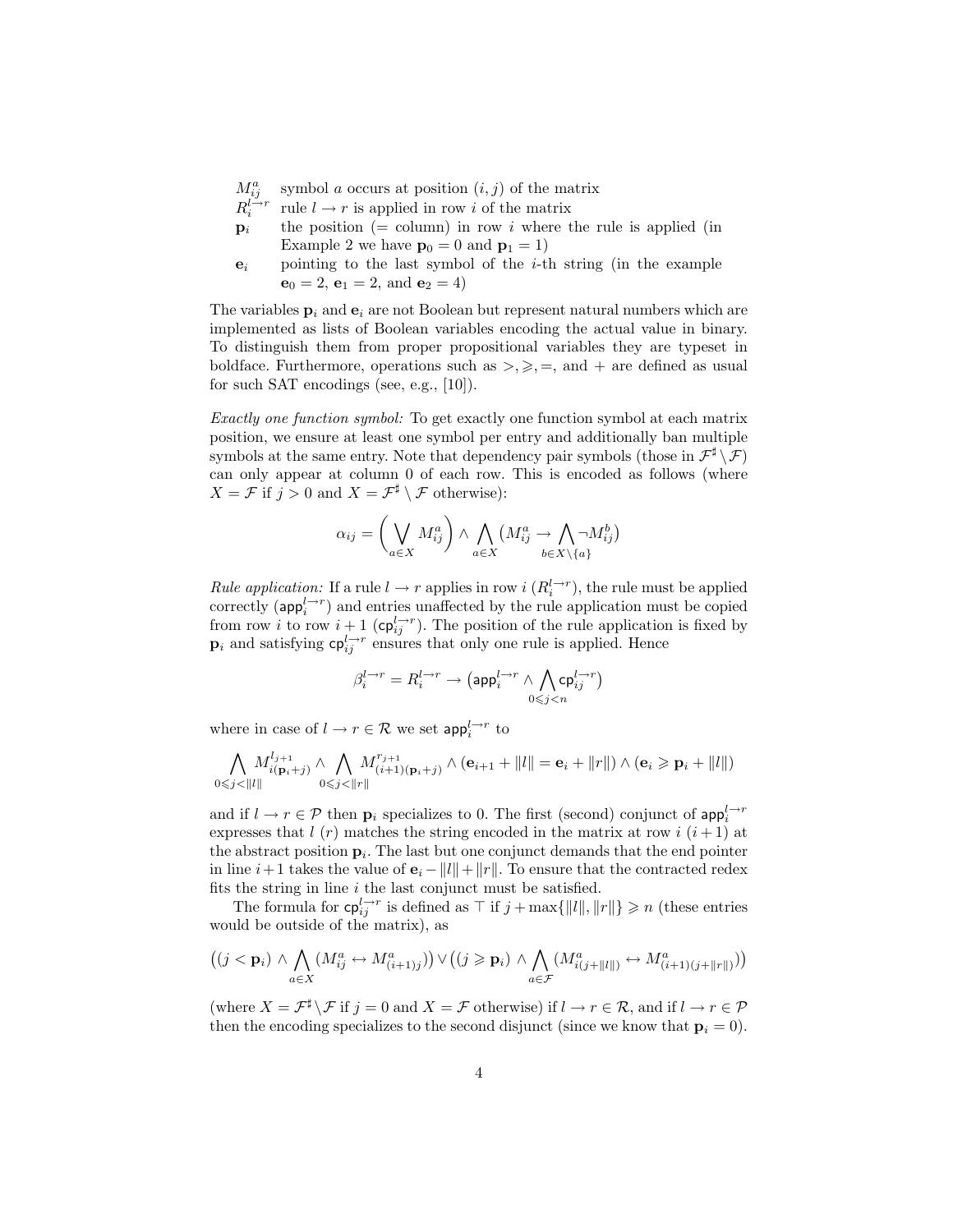All entries in the matrix before the position where the rule is applied are copied from row i to  $i + 1$ . The second disjunct copies the entries after  $p_i$  which are unaffected when applying the rule. The positions of these entries change if the applied rule is not length-preserving.

Initial string is reached again: To recognize a loop, the string in some row  $i > 0$ has to match the one in row zero. Furthermore the end pointer for this row is not allowed to be smaller than the one of row zero.

$$
\gamma = \bigvee_{0 < i < m} \bigg( \bigwedge_{a \in \mathcal{F}^\sharp \setminus \mathcal{F}} \left( M_{00}^a \leftrightarrow M_{i0}^a \right) \land \bigwedge_{\substack{0 < j < n \\ a \in \mathcal{F}}} \left( M_{0j}^a \leftrightarrow M_{ij}^a \right) \land \left( \mathbf{e}_i \geqslant \mathbf{e}_0 \right) \bigg)
$$

All together: For a DP problem  $(\mathcal{P}, \mathcal{R})$  the formula  $\mathsf{loop}_{\mathcal{P},\mathcal{R}}^{m,n}$  is defined as

$$
\bigg(\bigwedge_{0\leqslant i< m} \big(\bigwedge_{0\leqslant j< n} \alpha_{ij}\big) \wedge (\mathbf{e}_i < n) \wedge \beta_i\bigg) \wedge \gamma
$$

with  $\beta_i = \bigvee_{l \to r \in \mathcal{P} \cup \mathcal{R}} R_i^{l \to r} \wedge \bigwedge_{l \to r \in \mathcal{P} \cup \mathcal{R}} \beta_i^{l \to r}$  which expresses that one rule has to apply in row i and that it is applied properly. The condition  $e_i < n$  ensures that all strings in the loop stay within the allowed matrix dimensions.

Different types of variables—concrete  $(M_{ij}^a)$  and abstract ones  $(M_{i**x**}^a)$  where **x** is a list of propositional variables representing a natural number in binary—are used. The latter are needed when a rule is applied at the abstract position  $\mathbf{p}_i$ . By default, abstract variables  $M_{3[x_1,x_0]}^{\mathsf{a}}$  and  $M_{3[y_1,y_0]}^{\mathsf{a}}$  are different (since the variables differ) and hence may take different values. If the assignments for  $x_1$  and  $y_1$  as well as  $x_0$  and  $y_0$  are the same, we want to enforce that the variables take identical values. In the implementation we test for every such abstract variable whether it matches a concrete one and we identify them if that is the case in order to obtain consistent results:  $\varphi_{\text{cons}} = \bigwedge_{M_{i\mathbf{x}}^a} \bigwedge_{0 \leq j < n} \left( (\mathbf{x} = j) \rightarrow (M_{ij}^a \leftrightarrow M_{i\mathbf{x}}^a) \right)$ . This allows to formulate the main theorem for encoding loops:

<span id="page-4-0"></span>**Theorem 3.** A DP problem  $(\mathcal{P}, \mathcal{R})$  admits a loop of length at most m involving strings of size at most  $n+1$  if the formula  $\text{loop}_{\mathcal{P},\mathcal{R}}^{m+1,n} \wedge \varphi_{\text{cons}}$  is satisfiable.

The previous theorem allows to implement a DP processor for nontermination.

Theorem 4 ([14, Theorem 26]). The DP processor that maps a DP problem  $(\mathcal{P}, \mathcal{R})$  to "no" if  $(\mathcal{P}, \mathcal{R})$  loops and to  $\{(\mathcal{P}, \mathcal{R})\}$  otherwise is sound and complete.  $\Box$ 

<span id="page-4-1"></span>For our formalization the following lemma is essential (cf. Section [3\)](#page-5-0).

**Lemma 5.** If  $P \subseteq DP(R)$  then any loop in the DP problem  $(P, R)$  can be transformed into a loop in R.

*Proof.* If  $\mathcal{P} \subseteq \text{DP}(\mathcal{R})$  then any sequence  $t_1^{\sharp} \to_{\mathcal{P} \cup \mathcal{R}} t_2^{\sharp} \to_{\mathcal{P} \cup \mathcal{R}} t_3^{\sharp} \to_{\mathcal{P} \cup \mathcal{R}} \cdots$  can be transformed into a sequence  $t_1 \to_{\mathcal{R}} C_1[t_2] \to_{\mathcal{R}} C_2[t_3] \to_{\mathcal{R}} \cdots$  involving only the original system by soundness of the dependency pair transformation [1].  $\Box$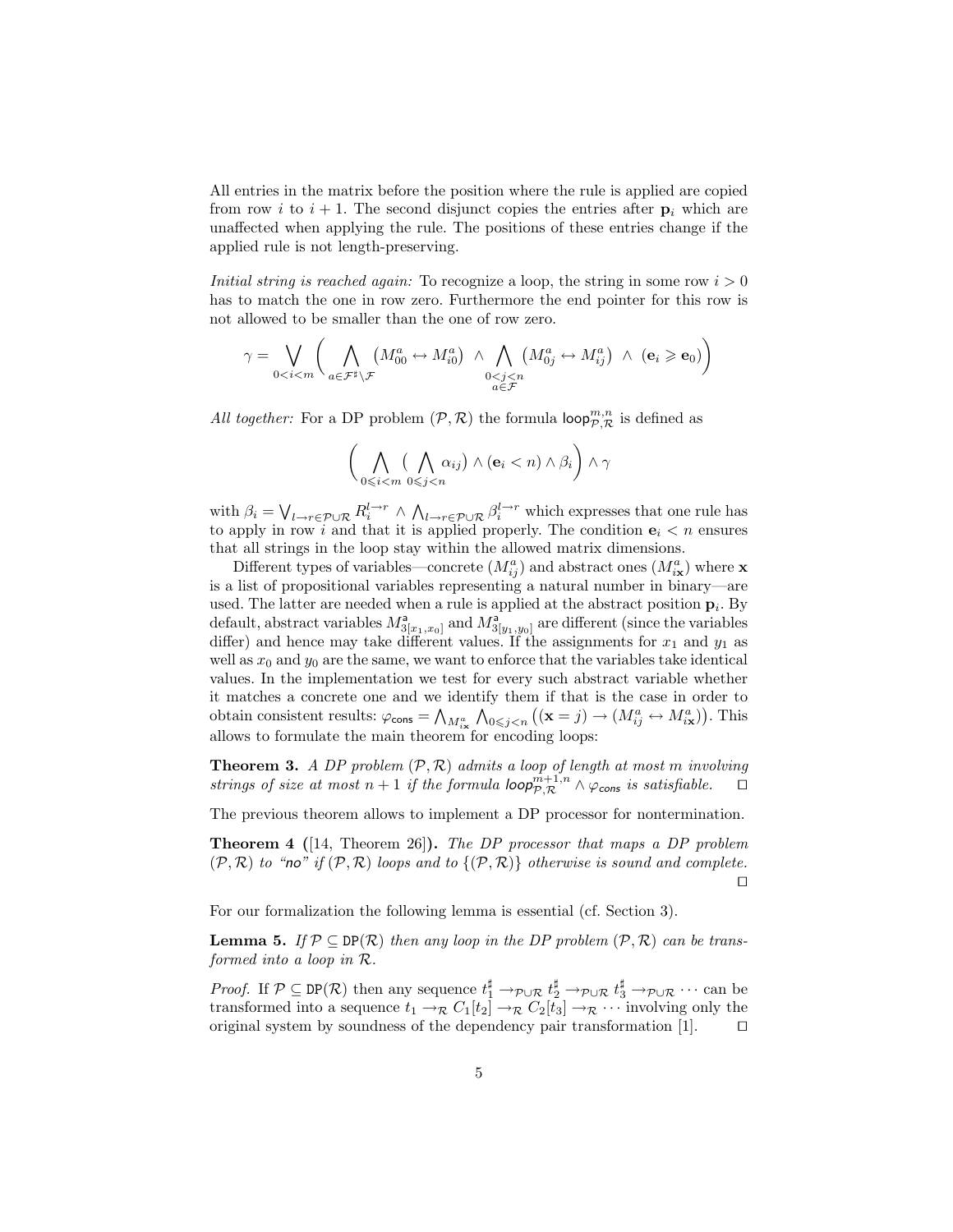The restriction  $\mathcal{P} \subseteq \text{DP}(\mathcal{R})$  does no harm since the initial DP problem  $(\text{DP}(\mathcal{R}), \mathcal{R})$ obviously satisfies it and all DP processors we employ only remove rules from P.

The next corollary combines Theorem [3](#page-4-0) and Lemma [5.](#page-4-1) Note that strings in the transformed loop might be of size larger than  $n$  due to additional contexts.

**Corollary 6.** If loop $p_{\text{DP}(\mathcal{R}),\mathcal{R}}^{m+1,n} \wedge \varphi_{\text{cons}}$  is satisfiable then R admits a looping reduction of length at most m.

We state one nice property of the encoding from Theorem [3.](#page-4-0) Even for DP problems where all infinite *minimal* sequences are nonlooping our encoding may find looping nonminimal sequences [27, Example 5.5].

An alternative characterization of loops can be given in terms of forward closures. Define the set of right forward closures  $RFC(\mathcal{R})$  as the least set of reductions containing  $\mathcal R$  (as a set of one-step reductions) and being closed under rewriting (if  $(t_1, \ldots, t_n) \in \text{RFC}(\mathcal{R})$  and  $t_n \to_{\mathcal{R}} t_{n+1}$  then  $(t_1, \ldots, t_n, t_{n+1}) \in$ RFC(R)) and under right extension (if  $(t_1, \ldots, t_n) \in \text{RFC}(\mathcal{R})$  and  $t_n = sl_1$  for some  $l_1l_2 \to r \in \mathcal{R}$  with non-empty  $l_1$  and  $l_2$  then  $(t_1l_2, \ldots, t_nl_2, sr) \in \text{RFC}(\mathcal{R})$ ). E.g., the loop in Example [1](#page-2-1) is a right forward closure. By Theorem 9 from [12],  $\mathcal R$  admits a loop if and only if there is a loop in RFC( $\mathcal R$ ). Furthermore, if  $\mathcal R$ admits a loop of length n then a loop of length at most n exists in  $RFC(\mathcal{R})$ .

The set of left forward closures LFC( $\mathcal{R}$ ) is defined symmetrically via left extension. By symmetry, either way we characterize loops of minimal length, but minimal length loops in RFC( $\mathcal{R}$ ) and in LFC( $\mathcal{R}$ ) can have quite different widths, where the *width* of a reduction is the size of the starting string. As a consequence, we will search for loops both in  $RFC(\mathcal{R})$  and in  $LFC(\mathcal{R})$ .

### <span id="page-5-0"></span>3 Formalizing Loops

In the next two sections we assume some familiarity with Isabelle [20]. All lemmas and theorems within these sections have formally been proved in IsaFoR. Next we sketch how we formalized loops (for full rewriting). Figure [1](#page-6-1) lists the most important function definitions and types. (Here we deviate from the syntax of **IsaFoR**, to increase readability, e.g., the application of a substitution would be  $t \cdot \sigma$ rather than  $t\sigma$ .) A binary relation is a set of pairs. A loop is a triple consisting of a list of terms, a context, and a substitution. For a given relation  $A$ , an element a is strongly normalizing  $(SN_{ell})$  if there is no infinite sequence s such that  $s_0 =$  a while for all i we have  $(s_i, s_{i+1}) \in A$ . Strong normalization of a relation  $A$ (SN) holds if all elements of the domain are strongly normalizing with respect to A. To guarantee that our definition of SN is suitable we proved an easy lemma stating equivalence to the built-in Isabelle notion of well-foundedness (wf), i.e.,  $\text{SN}(\mathcal{A}) = \text{wf}(\mathcal{A}^{-1})$ . The rewrite relation  $\rightarrow_{\mathcal{R}}$  induced by a TRS  $\mathcal{R}$  is a binary relation on terms closed under contexts and substitutions. The function rsteps checks for a list of terms if between two consecutive terms there is a rewrite step. Then the predicate is\_loop is defined based on rsteps. The function ith returns for a loop  $([t_1, \ldots, t_n], C, \sigma)$  and any  $i > 0$  the *i*-th term in the sequence:

$$
t_1 \to_{\mathcal{R}} \cdots \to_{\mathcal{R}} t_n \to_{\mathcal{R}} C[t_1 \sigma] \to_{\mathcal{R}} \cdots \to_{\mathcal{R}} C[t_n \sigma] \to_{\mathcal{R}} C[C[t_1 \sigma] \sigma] \to_{\mathcal{R}} \cdots
$$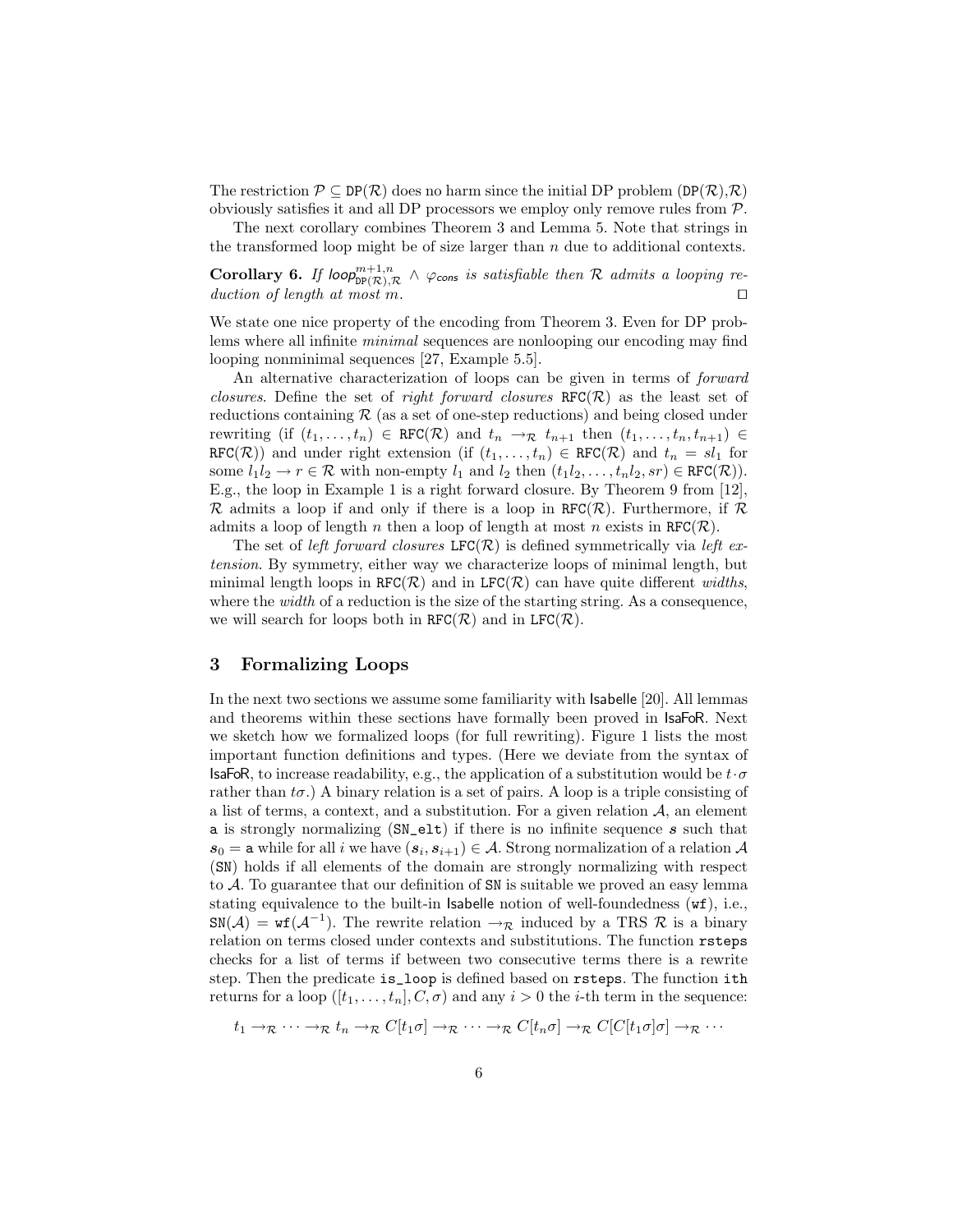```
types 'a brel = "('a \times 'a)set"
types ('f,'v)loop = "('f,'v)term list \times ('f,'v)ctxt \times ('f,'v)sub"
definition SN_elt where
 "SN_elt A a \equiv \neg (\exists s. s_0 = a \wedge (\forall i. (s_i, s_{i+1}) \in A))"
definition SN where "SN(A) \equiv \foralla. SN_elt A a"
fun rsteps :: "('f,'v)term list \Rightarrow ('f,'v)term brel \Rightarrow bool"
where "rsteps [t] \mathcal{R} = True"
     | "rsteps (s#t#ts) \mathcal{R} = (s \rightarrow_{\mathcal{R}} t \land rsteps (t#ts) \mathcal{R})"
fun is_loop :: "('f,'v)loop \Rightarrow ('f,'v)term brel \Rightarrow bool" where
 "is_loop (t#ts, C, \sigma) R = rsteps (t#ts@[C[t\sigma]]) R"
fun ith :: "('f,'v)loop \Rightarrow nat \Rightarrow ('f,'v)term" where
 "ith(t#ts, C, \sigma)<sub>i</sub> = (if i < length(t#ts)
    then (t#ts)!ielse C[(ith(t#ts, C, \sigma)_{i-length(t#ts)})\sigma])"
```
<span id="page-6-1"></span>Fig. 1. Basic definitions

Using ith an infinite sequence  $s$  can be constructed, contradicting  $SN$ -elt. In IsaFoR, the main task was to prove the following lemma (which amounts to proving that rewriting is closed under contexts and substitutions).

<span id="page-6-2"></span>**Lemma 7.** If is loop  $\ell \mathcal{R}$  then for all i we have  $\text{ith}(\ell)_i \rightarrow_{\mathcal{R}} \text{ith}(\ell)_{i+1}$ .  $\Box$ 

<span id="page-6-3"></span>We obtain the main theorem for the abstract formalization:

**Theorem 8.** If is loop  $\ell \mathcal{R}$  then  $\rightarrow_{\mathcal{R}}$  is not terminating.

*Proof.* From is loop  $\ell \mathcal{R}$  we get an infinite sequence s by defining  $s_i = \text{ith}(\ell)_i$ . By Lemma [7](#page-6-2) the sequence s satisfies  $\forall i$ .  $s_i \rightarrow \mathcal{R}$   $s_{i+1}$ . Hence, for the first term t of the loop  $\ell$  we obtain  $\neg SN\_elt \rightarrow \mathcal{R}$  t and thus by definition of SN,  $\neg SN(\rightarrow \mathcal{R})$ .  $\Box$ 

# <span id="page-6-0"></span>4 Certifying Loops

This section aims at certification, i.e., an automatic check if a suspected loop indeed is a loop. For this task we use the code-generation [16] facilities of Isabelle which allow to generate verified code. We provide an implementation of the predicate is\_loop from Section [3](#page-5-0) by the check-function check\_loop that tests if a list of terms, a context, and a substitution form a loop. First we state the main theorem for certifying loops:

**Theorem 9.** If check\_loop  $\ell \mathcal{R}$  then  $\rightarrow_{\mathbf{set}(\mathcal{R})}$  is not terminating.

This resembles Theorem [8,](#page-6-3) but on a *constructive* (executable) level. Here  $\mathcal{R}$  is chosen as a list and set transforms a list into a set. The reason is that for lists executable code can be generated but for sets not. Before considering check\_loop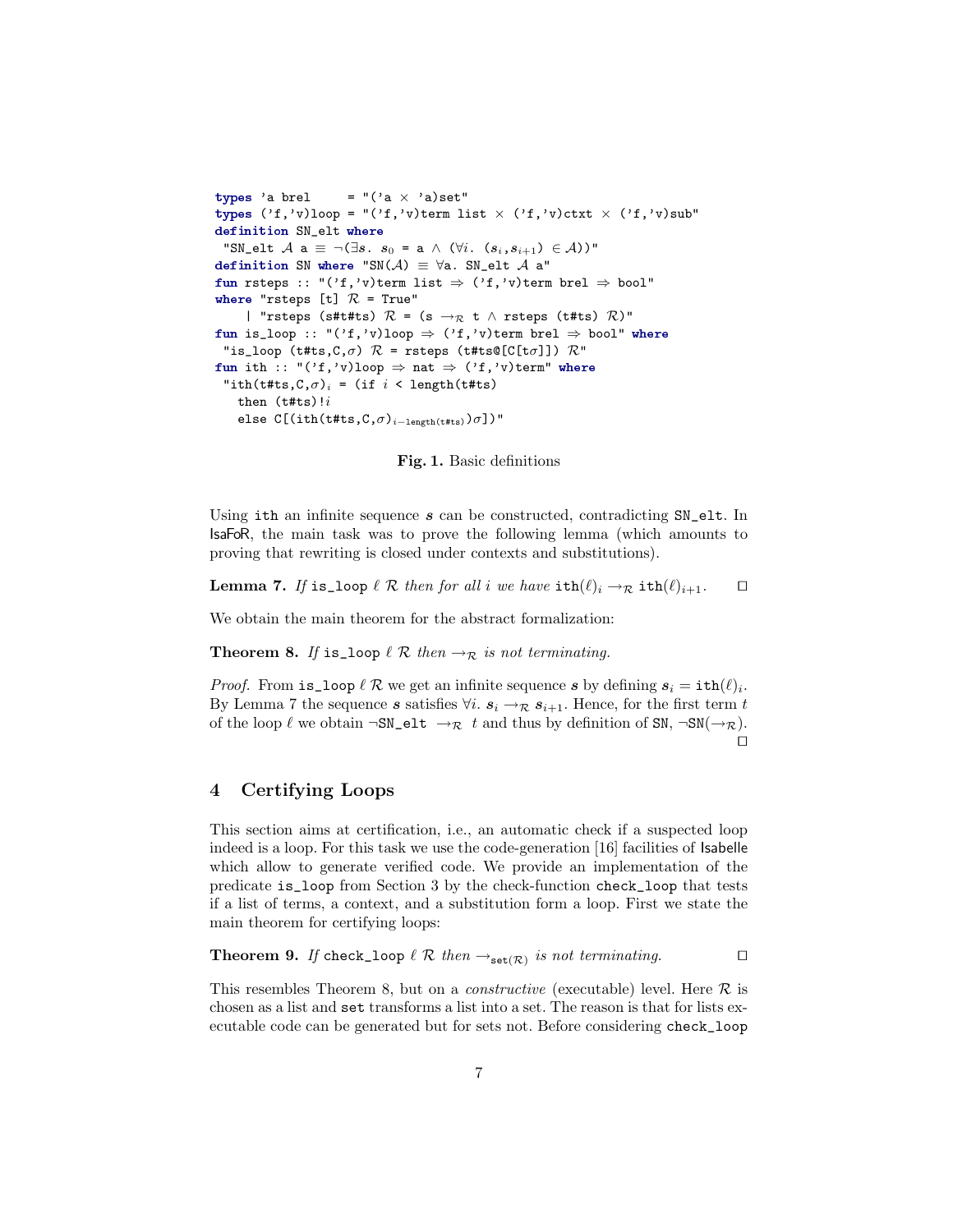```
types ('f,'v)rule = "('f,'v)term \times ('f,'v)term"
types ('f,'v)trsL = "('f,'v)rule list"
fun rewrites where
 "rewrites (s,t) C \sigma (l,r) \mathcal{R} = (s = C[l\sigma] \wedge t = C[r\sigma] \wedge (l,r) mem \mathcal{R})"
fun rewrites_to
where "rewrites_to [(s,C,\sigma,rule)] t \mathcal{R} = rewrites (s,t) C \sigma rule \mathcal{R}"
     | "rewrites_to ((s, C, \sigma, rule)#(t, C', \sigma', rule')#xs) u \mathcal{R} = (
         rewrites (s,t) C \sigma rule \mathcal{R} \wedgerewrites_to ((t,C',\sigma',\text{rule'})*xs) u \mathcal{R})"
fun check_loop_d
where "check_loop_d [] \_ \_ = False"
     | "check_loop_d xs C \sigma \mathcal{R} = rewrites_to xs C[(fst(hd xs))\sigma] \mathcal{R}"
```
<span id="page-7-0"></span>Fig. 2. Checking a loop with all details provided

we focus on a simpler task, namely check\_loop\_d where more details of the loop are supplied. In the lemma below, the list xs contains the full information for every rewrite step  $s \to_{\mathcal{R}} t$ , i.e., the context C, the substitution  $\sigma$ , and the rewrite rule  $l \to r$  such that  $s = C[l\sigma] \to_R C[r\sigma] = t$  (cf. Figure [2](#page-7-0) for the definition of check\_loop\_d and the functions it relies on). Using check\_loop\_d no further information must be computed and certification of a candidate loop is already possible:

#### **Lemma 10.** If check\_loop\_d xs C  $\sigma \mathcal{R}$  then  $\rightarrow_{\text{set}(\mathcal{R})}$  is not terminating.

Proof. The abstract formalization can be linked to the concrete implementation: If rewrites\_to xs t R then rsteps (map fst  $xs@[t]$ ) (set(R)). By unfolding the definitions of check\_loop\_d and is\_loop, and using Theorem [8,](#page-6-3) the proof  $\Box$ concludes.  $\Box$ 

The main drawback of the function check\_loop\_d is that it requires all information about the rewrite steps. To the best of our knowledge not a single termination prover provides all these details. To make the certification of loops more appealing and user-friendly we turn our focus on the function check\_loop again. Here for every rewrite step  $s \to \mathcal{R}$  t the context C, the substitution  $\sigma$ , and the rewrite rule  $l \to r$  such that  $s = C[l\sigma]$  and  $t = C[r\sigma]$  are computed internally.

A function get s t R computes  $\texttt{Some}(C, \sigma, (l, r))$  if there is a rewrite step from s to t involving C,  $\sigma$ , and  $l \to r \in \mathcal{R}$ . Hence get has to test for all rules  $l \to r \in \mathcal{R}$ if for any context C in s there is a substitution  $\sigma$  satisfying  $s = C[l\sigma]$  and  $t =$  $C[r\sigma]$ <sup>[5](#page-7-1)</sup>. To find this substitution we had to implement matching. With the help of get a function get\_list returns the necessary information for a sequence of rewrite steps and get\_loop computes all details for a looping reduction. Finally the function check\_loop just calls check\_loop\_d on the output of get\_loop.

<span id="page-7-1"></span><sup>&</sup>lt;sup>5</sup> If  $s \rightarrow_{\{l \rightarrow r\}} t$  and  $s = C[l\sigma]$  then  $t = C[r\sigma]$  holds for free by our definition of TRS. To handle systems that violate the variable condition we demand both conditions.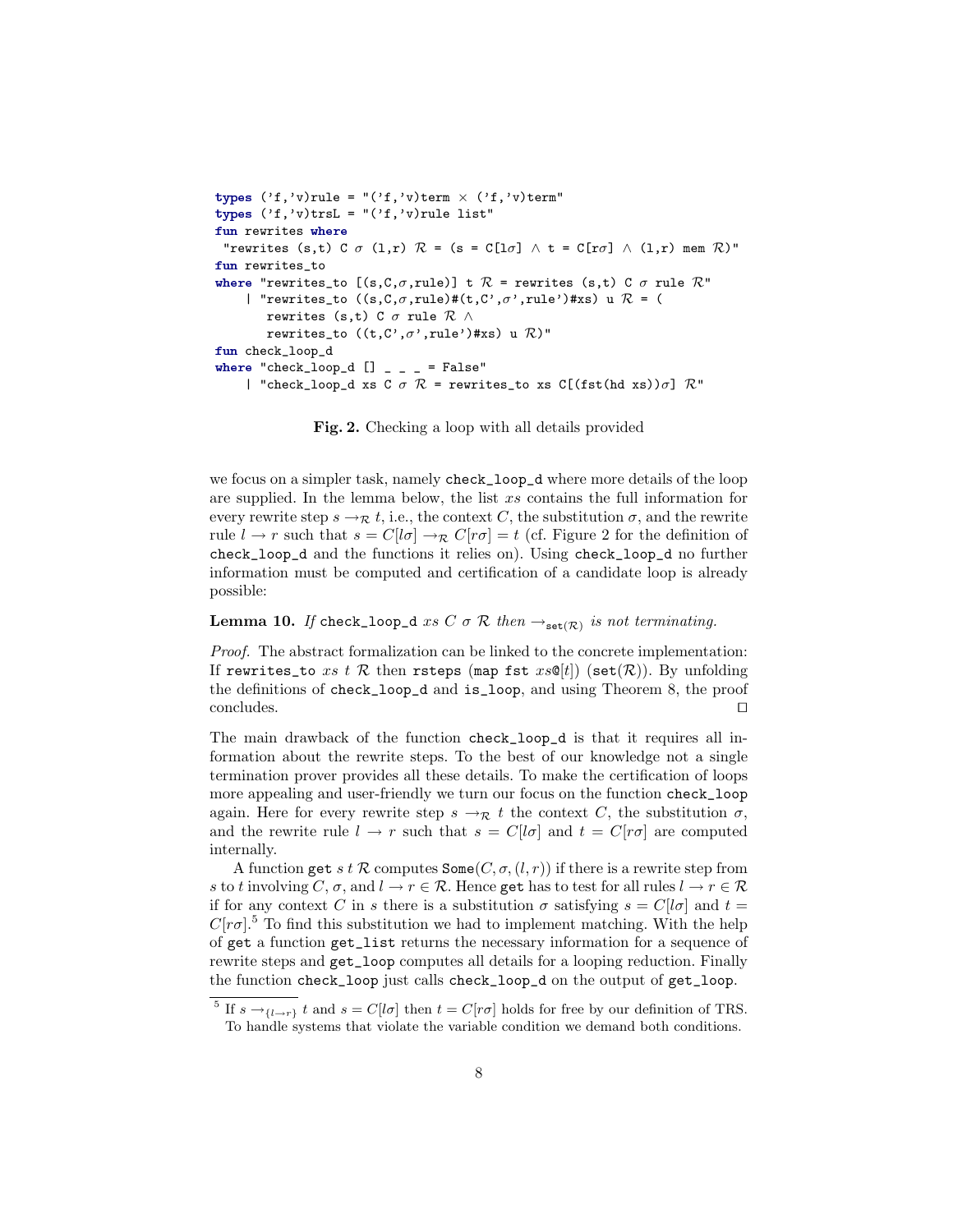#### <span id="page-8-0"></span>5 Experiments

The first part of this section evaluates the power of our approaches to find loops for SRSs. The second part focuses on certifying loops for SRSs and TRSs.

In our tests we considered the 1391 TRSs and 732 SRSs from the Termination Problems Data Base version 5.0 (TPDB). All tests have been performed on a server equipped with eight dual-core AMD Opteron<sup>®</sup> processors 885 running at a clock rate of 2.6 GHz and on 64 GB of main memory at a time limit of 60 s.

*Finding Loops:* We integrated the encoding from Section [2](#page-2-0) into  $T_TT_2$  [19] which was configured such that propositional formulas were solved by MiniSat [9] after a satisfiability-preserving transformation to CNF [23]. (Using the SMT solver Yices [8] as back-end produced slightly worse results.)

The implementation of the encoding differs from the presentation in Section [2](#page-2-0) for reasons of readability. Our experiments showed that nontermination proving power can be slightly (i.e., a gain of about 10%) extended by addressing the following issues. Mutual exclusion of the  $M_{ij}^a$  variables can be expressed more concisely. After fixing an order on the variables, the property that at most one of the variables  $x_1, \ldots, x_n$  can be satisfied, is expressed by  $x_i \to \neg x_{i+1} \wedge \cdots \wedge \neg x_n$ for all  $1 \leq i < n$ . Due to mutual exclusion of the  $M_{ij}^a$  variables, all bi-implications occurring in subformulas of loop $_{\mathcal{P},\mathcal{R}}^{m,n}$  can safely be replaced by implications. The encoding contains the requirement  $e_{i+1} + ||l|| = e_i + ||r||$  where "=" could be weakened to " $\leq$ ". (This corresponds to cutting parts of the substitution.) However, due to the increased search space the more restrictive version performs better. To reduce the search space, fixing  $\mathbf{p}_i < \min\{3 + i * \max_{l \to r \in \mathcal{R}} \{||l||, ||r||\}, n\}$ applies rewrite rules close to the root in the first few rows.

Before applying the loop-finder,  $TT_2$  uses termination methods like matrix interpretations [10] and bounds [18] to preprocess DP problems. Sometimes these methods suffice to prove termination and often they simplify DP problems. Heuristics for encoding loops try matrices of different dimensions ranging from  $10 \times 10$  up to  $25 \times 25$ . Most successful proofs only take a few seconds.

As an alternative, an enumeration of looping forward closures (cf. Section [2\)](#page-2-0) is implemented in KnockedForLoops (KFL), a tool developed by the third author. It is based on a simple brute force, breadth first search strategy. To overcome the problem with excessive memory consumption, we employ bounds on the width of forward closures, i.e., bounds on the number of extension steps. By a concurrent search both in RFC( $\mathcal{R}$ ) and in LFC( $\mathcal{R}$ ) with different width bounds, many long loops with small width can be exhibited. As a simple combinatorial optimization, we disregard reductions with a rewrite step to the left of the previous step in case these steps do not overlap (since those two steps would commute).

We compare our implementations with three powerful nontermination analyzers, namely the 2007 version of Matchbox [25] specialized to nontermination (enumerations of forward closures, reversing, transport systems), nonloop [21], and the 2008 edition of NTI [22]. Earlier versions of Matchbox and NTI participated in the Standard SRS category of the 2007 competition and nonloop did so in 2008. These tools were (apart from  $T_{\overline{1}}T_{2}$ ) the most powerful ones for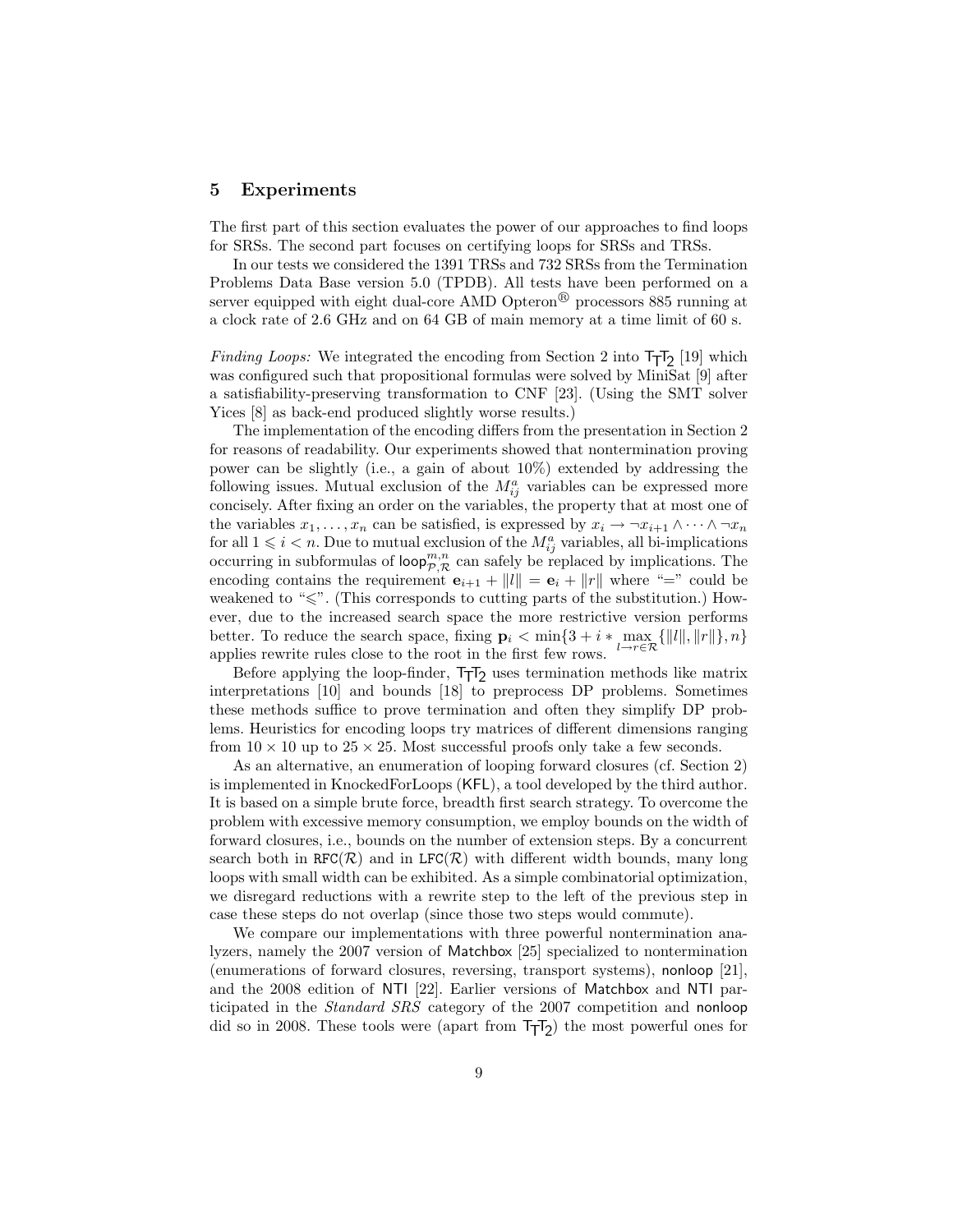#### <span id="page-9-0"></span>Table 1. Finding and certifying loops

|      | 732 SRSs                                           |  |  |  |                            | $1391$ TRSs                          |
|------|----------------------------------------------------|--|--|--|----------------------------|--------------------------------------|
|      | tool   KFL / CeTA Matchbox nonloop NTI TTT2 / CeTA |  |  |  |                            | T <sub>T</sub> T <sub>2</sub> / CeTA |
|      | no $158 / 158$ $149$ $93$ $67$ $97 / 97$           |  |  |  |                            | 203 / 203                            |
| time | 34853/6 35441                                      |  |  |  | 37855 39508 23039/3        | 25898/3                              |
|      | time $(\text{avg.})$   2.45 / 0.03 3.10            |  |  |  | $5.73$ $5.78$ $11.61/0.02$ | 0.19 / 0.01                          |

nontermination in this division. The left part of Table  $1<sup>6</sup>$  $1<sup>6</sup>$  $1<sup>6</sup>$  presents a comparison of the provers where the row labeled no shows the number of successfully found/certified nontermination proofs, time refers to the accumulated total time used by the tool in seconds and time (avg.) displays the average time needed for successfully finding/certifying a nontermination proof. The columns labeled CeTA are explained in the next subsection. We note that the algorithm underlying NTI performs much better for terms than for strings (cf. [22]) and that the main aim of nonloop is establishing nonlooping nontermination. In our experiments <code>KFL</code> subsumes <code>Matchbox</code>, <code>NTI</code>, and <code>T<sub>T</sub>T<sub>2</sub>. Only nonloop can disprove nine systems  $\,$ </code> terminating which KFL misses. We anticipate that these systems are nonlooping nonterminating. Most remarkably, KFL finds a loop of length 80 and width 21 for the system Gebhardt/10 from TPDB, the termination status of which has been—at least to the authors' knowledge—open for several years.

Certifying Loops: Our contribution amounts to approximately 500 lines of Isabelle code that were added to IsaFoR (theory Loop). This includes the abstract formalization of loops and both approaches for certifying loops (the detailed one using check\_loop\_d and the user-friendly one based on check\_loop). The key concept for certification presented here, is the code-generation mechanism of Isabelle (currently we export verified Haskell code). Thus the whole certifier consists of a bunch of automatically generated sources and a main file that just calls the check function on a given problem and proof. This paper refers to ver-sion 1.01 of CeTA the input format of which can be found at its website.<sup>[7](#page-9-2)</sup> When calling CeTA, two arguments have to be supplied, namely the input problem and the proof attempt. The tool then tests if the specified proof attempt corresponds to a loop and terminates with exit code 0 in case of success and exit code 1 if the input could not be proved to be a loop.

Considering Table [1](#page-9-0) again (this time only the columns CeTA) separate empirical data for certifying loops for  $732$  SRSs and  $1391$  TRSs is given.<sup>[8](#page-9-3)</sup> For the columns labeled XXX/CeTA the tool XXX was used to find loops which CeTA then had to certify. The row labeled no indicates the number of successfully certified

<span id="page-9-1"></span> $6$  Experiments are available from  $http://cl-informatik.uibk.ac.at/ttt2/loops/$ .

<span id="page-9-2"></span> $\frac{7}{1}$  <http://cl-informatik.uibk.ac.at/software/ceta/>

<span id="page-9-3"></span> $8$  For completeness we mention how  $T_TT_2$  finds loops for TRSs: Apart from the approach proposed in [22] two trivial methods are employed (test for fresh variables on right-hand sides and test if a rule is self-embedding).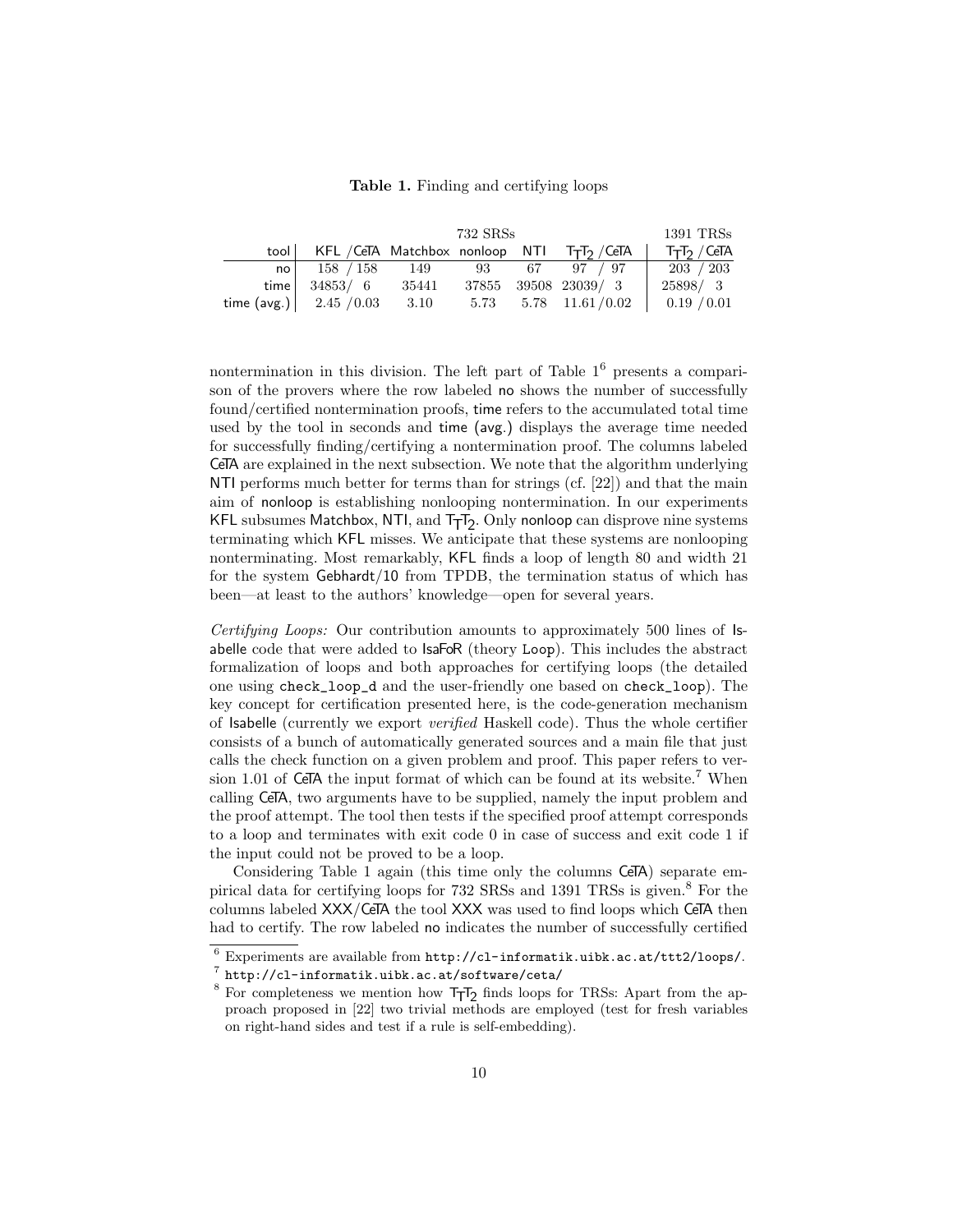systems and time shows the accumulated time in seconds for certifying loops. The certifier was just called for the successfully found loops but still this number demonstrates that the overhead for certification is negligible. This is remarkable, since the certifier has to compute for every two consecutive terms  $s$  and  $t$  in the loop a context C, a substitution  $\sigma$ , and a rewrite rule  $l \to r \in \mathcal{R}$  such that indeed  $s = C[1\sigma] \rightarrow_{\mathcal{R}} C[r\sigma] = t$ . We conjecture that CeTA's efficiency is mainly due to code generation. (For a comparison in run time with other certifiers see [24].) CeTA could certify all 158 (97) SRSs and 203 TRSs nonterminating for which KFL  $(T_TT_2)$  and  $T_TT_2$  provided a nontermination proof, respectively.

#### <span id="page-10-0"></span>6 Conclusion and Future Work

This paper presents two methods for finding loops in SRSs. Since the encoding from Section [2](#page-2-0) takes parameters for the length of looping sequences and the maximal size of strings occurring within the reduction it is especially suitable to find short(est) loops. This eases the task of debugging since the reason for nontermination is concisely represented. Our experiments revealed that detecting loops by enumerating forward closures is powerful. In the second part we formalized strong normalization in the theorem prover Isabelle and sketched how our contribution allows to generate verified code capable of certifying loops. The thereby generated check-function was incorporated into CeTA. Since CeTA is freely available our contribution allows any termination tool to certify its loop output.

Both contributions may be further investigated. One question concerning Section [2](#page-2-0) is whether the encoding can be lifted from strings to terms. Concerning the formalization of loops one could try to incorporate the approach from [21] and also formalize nonlooping nontermination. It has to be clarified if from the output provided by nonloop the  $i$ -th term in a nonterminating sequence can be extracted easily. This issue will then make the task either easy or undoable.

Acknowledgments. We would like to thank René Thiemann for exploring the code-generation facilities of Isabelle and Johannes Waldmann for helpful comments and providing a version of Matchbox'07 specialized to nontermination.

# References

- 1. Arts, T., Giesl, J.: Termination of term rewriting using dependency pairs. TCS 236(1-2), 133–178 (2000)
- 2. Baader, F., Nipkow, T.: Term Rewriting and All That. Cambridge University Press (1998)
- 3. Bertot, Y., Castéran, P.: Interactive Theorem Proving and Program Development; Coq'Art: The Calculus of Inductive Constructions. Texts in Theoretical Computer Science. An EATCS Series. (2004)
- 4. Blanqui, F., Delobel, W., Coupet-Grimal, S., Hinderer, S., Koprowski, A.: CoLoR, a Coq library on rewriting and termination. In: WST. pp. 69–73 (2006)